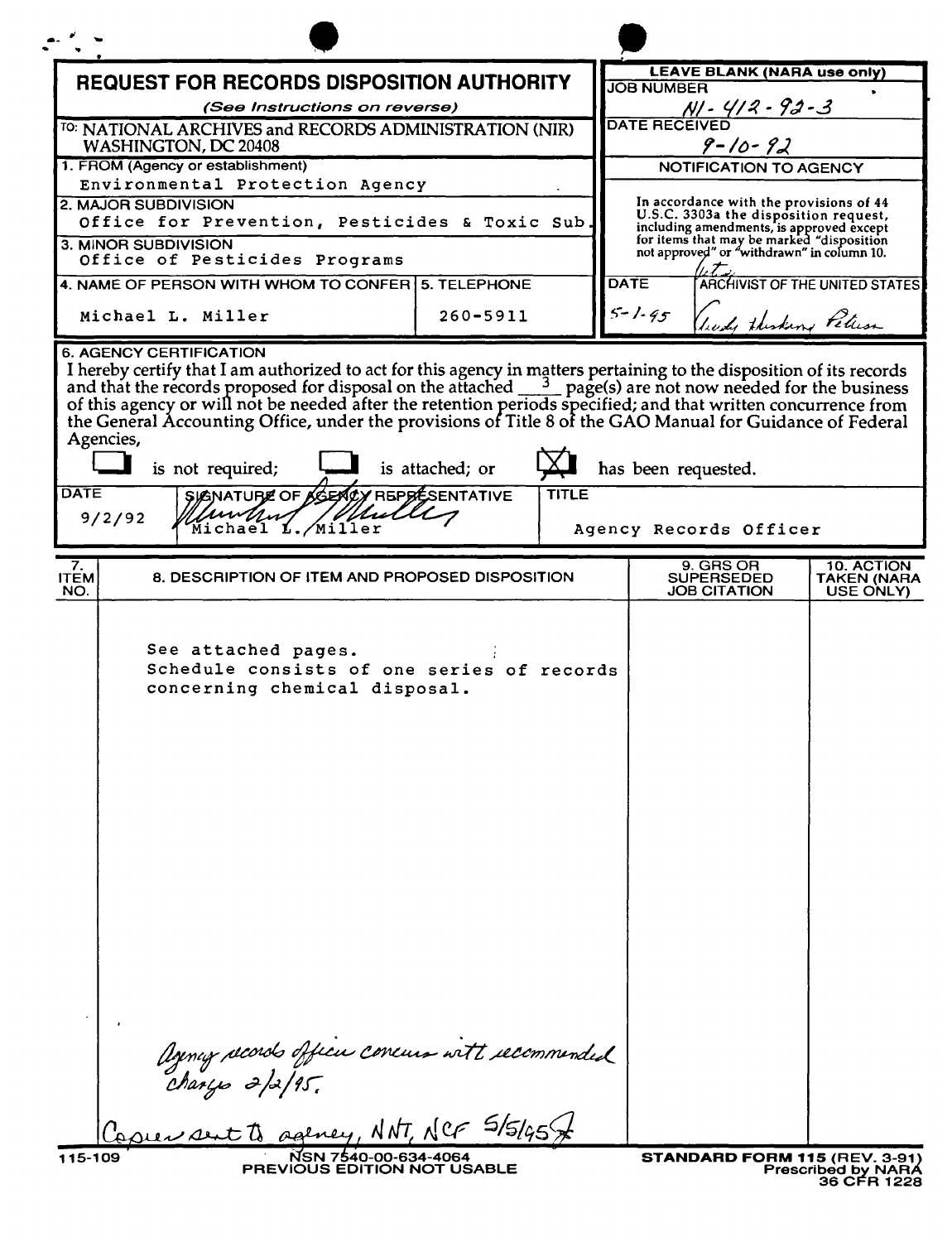### DRAFT OF 9/2/92

#### U.S. EPA RECORDS CONTROL SCHEDULE

SERIES TITLE: Chemical Disposal Files

PROGRAM: Headquarters/Pesticides

EPA SERIES NO: 151H

NARA SCHEDULE NO. Pending (Use this number to retire records to the FRC)

• • .. .. •

APPLICABILITY: Can be applied by Headquarters Pesticides program

#### *IDENTIFYING INFORlfATION:*

DESCRIPTION: Records pertaining to the disposal of emergency suspended and cancelled pesticides. Contains policy and briefing papers, meeting agenda and records, holder applications and approvals, guidance packages, waste manifests, disposal budgets, disposal methodologies, eligible product formulas and characteristics, disposal contract reports, and Office of Complianc Monitoring records. Contain trade secrets and are restricted from  $\text{public}$ view.

ARRANGEMENT: Arranged by subject

TYPE OF RECORDS: TYPE OF RESTRICTIONS:<br>
Case files Confidential Program files

Confidential Business Information

 $\sim$ 

MEDIUM: VITAL RECORDS: Paper, photographs

FUNCTIONS SUPPORTED: Program operations

 $\mathbf{A}$ 

SPECIFIC LEGAL REQUIREMENTS:

Federal Insecticide, Fungicide, and Rodenticide Act, as amended, Section 6 40 CFR 152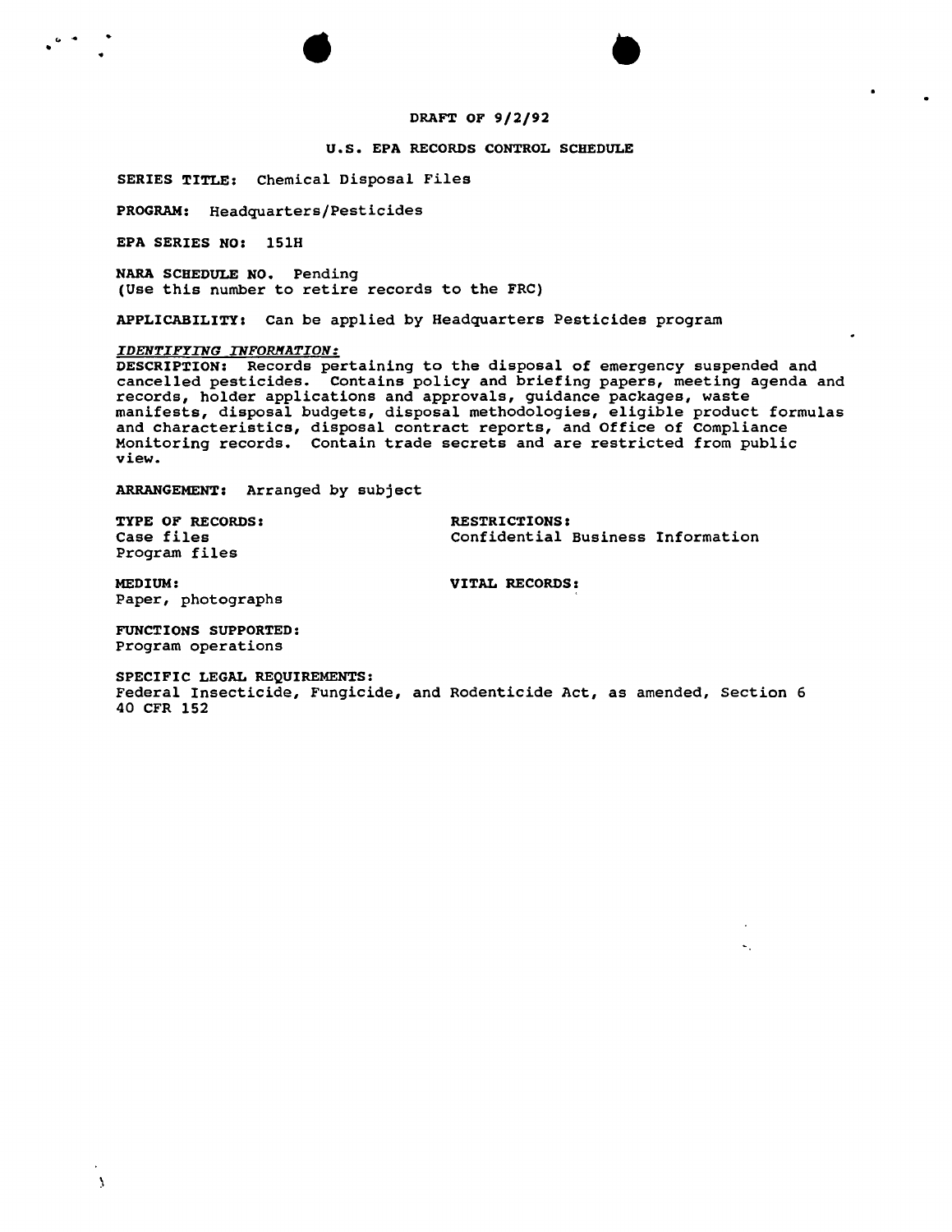EPA SERIES NO. ISlA DISPOSITION INFORMATION: TRANSFER TO FRC PERMITTED: FINAL BISPOSITION: Disposable Yes FILE BREAK INSTRUCTIONS: Break file when disposal of chemical is completed. DISPOSITION INSTRUCTIONS: Transfer to FRC. Destroy 7 years after file break. *APPLICATION GUIDANCE:* REASONS FOR DISPOSITION: Retention period coincides with related records series of claim forms and adequately covers legal needs. AGENCYWIDE GUIDANCE: PROGRAM OFFICE GUIDANCE/DESCRIPTIVE INFORMATION: *CUSTODIAL INFORMATION:* CONTACT POINT: Name: Regional Operations Branch Name: Kris Pappajohn Location: CM2 Mail Code: H7502C Inclusive Dates:  $\begin{array}{ccc} \texttt{Telephone:} & 703-305-5316 \end{array}$ Volume on Hand (Feet): 6 cu. ft. Office:

Annual Accumulation: 14 cu. ft. Room: (feet or inches)

*CONTROL INFORMATION:* RELATED ITEMS: EPA 315H

PREVIOUSLY APPROVED BY NARA SCHEDULE NOS:

| Approval | Approval  | Entry  | Last     |
|----------|-----------|--------|----------|
| Date EPA | Date NARA | Date   | Modified |
|          |           | 9/2/92 |          |

 $\overline{a}$ .  $\overline{a}$ 

# Lee attached unisia

**•**